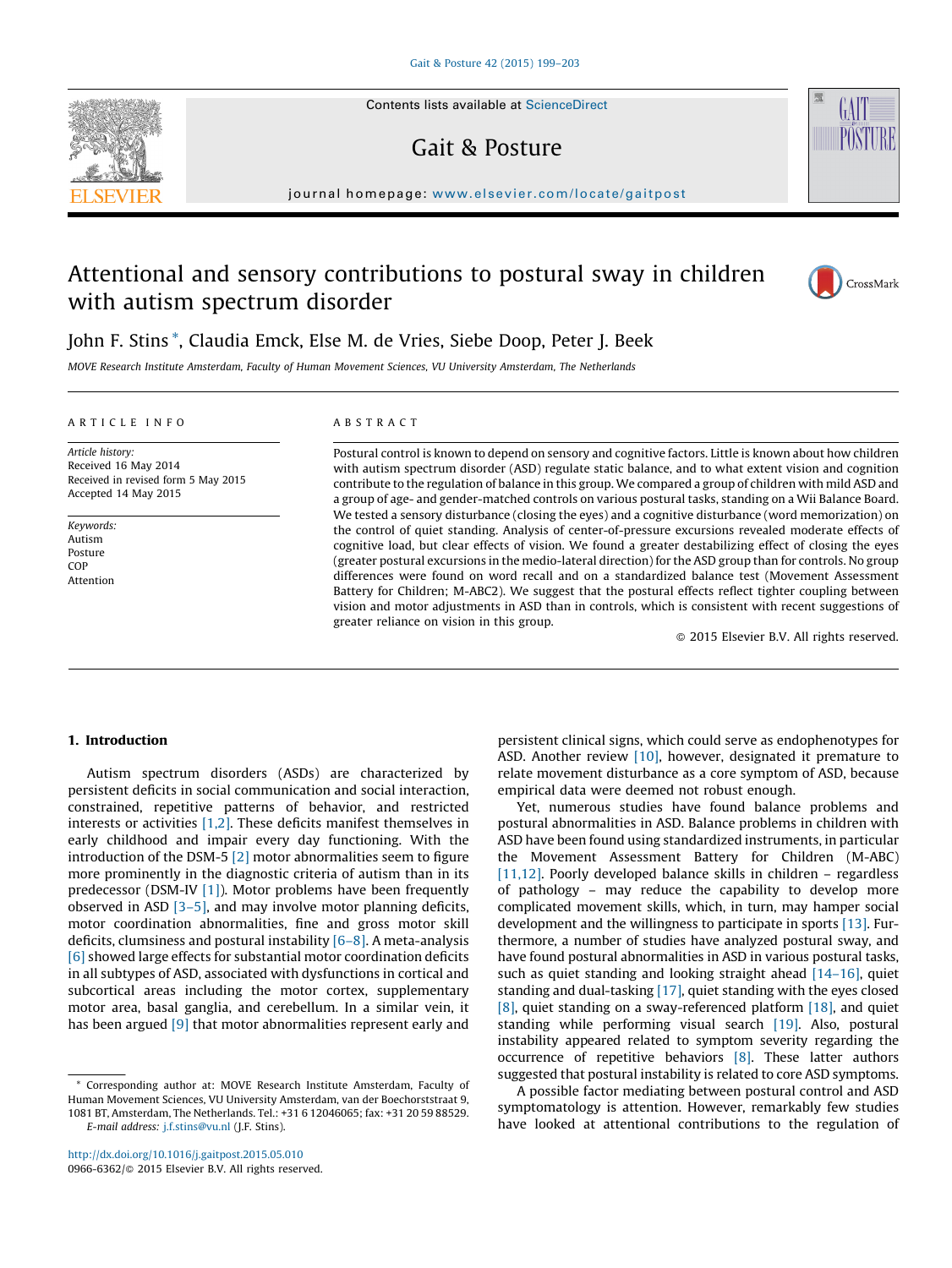balance in ASD. The role of attention in motor control in adolescents with ASD was highlighted in a recent study [\[20\],](#page-4-0) which found that motor performance in this group, as measured by a tapping task, was related to attentional (dys)function. The authors found that motor performance was correlated to one particular attentional function, namely the efficiency by which a spatial cue is used to orient attention. If motor abnormalities are – in part – related to attentional (dys)function, then an attentiondemanding secondary task should lead to even greater abnormal motor patterns. We decided to test this hypothesis in a quietstanding paradigm. It has been shown that regulation of balance is attention demanding, even in highly skilled individuals such as dancers [\[21\]](#page-4-0). We tested the effect of an attention demanding cognitive activity on postural fluctuations in a group of children with a mild form of ASD, using a word memorization task [\[21,22\].](#page-4-0) If individuals with ASD employ excessive cognitive resources to regulate their balance, then cognitive dual-tasking should have a destabilizing effect on this group but not on controls.

In addition, we tested the contribution of visual input to the regulation of balance in this group. Previous studies [\[8,23\]](#page-4-0) have found decreased postural performance in ASD when the eyes are closed. Closing the eyes leads to a shift toward other sensory modalities to regulate balance, necessitating more attentiondemanding control of balance. The second aim of this study was to assess whether dual-tasking and removal of visual input leads to additive or interactive effects on postural parameters.

So, our hypotheses were that (1) cognitive dual-tasking has a destabilizing effect in ASD, and (2) standing with eyes closed also has a destabilizing effect in this group, possibly mediated by an inward attentional focus.

## 2. Methods

## 2.1. Participants

Nine children who were diagnosed with ASD (8 males and 1 female; mean age:  $10.8 \pm 1.2$  years; mean height:  $1.50 \pm 0.13$  m; mean weight:  $41.3 \pm 13.3$  kg) and nine age- and gender-matched typically developing [TD] children (mean age: 10.8  $\pm$  1.2 years; mean height: 1.49  $\pm$  0.09 m; mean weight: 36.7  $\pm$  7.75 kg) were recruited from a regular primary school in Ermelo, the Netherlands. The clinical diagnosis of ASD was determined by a licensed child psychologist or psychiatrist and several combinations of research and clinical tools were used to support and confirm the clinical diagnosis according to DSM-IV criteria [\(Table](#page-2-0) 1). Most frequently, the Achenbach System of Empirically Based Assessment (ASEBA) School-age forms and profiles were used to assess competencies, adaptive functioning and problems – that is, the Child Behavior Checklist (CBCL), Teacher's Report Form (TRF) and the Youth Self Report (YSR). DSM-IV GAF (Global Assessment of Functioning) scores were all between 50 and 70, implicating mild to moderate symptoms and some difficulty in social or school functioning. Exclusion criteria were (neurological) diseases, physical impairments or handicaps that precluded participation. Three children of the ASD group used methylphenidate for ADHD symptoms. The study was approved by the local ethics committee before it was conducted. Parents/caregivers of the participating children signed an informed consent.

## 2.2. Data collection

Prior to postural recordings we administered the balance subtests<sup>1</sup> of the Movement Assessment Battery for Children (M-ABC version 2, age band 7–10 years and age band 11–16 years [\[24\]](#page-4-0)). The M-ABC is a test for early detection of motor problems in children aged 3–16 years. The following subtests were administered: (1) static balance; depending on age, standing on one leg, or standing on two legs heel-to-toe; (2) dynamic balance\_1: hopping in squares; (3) dynamic balance\_2: depending on age, walking forwards or backwards along a piece of rope. Raw scores were converted to percentile scores.

Participants stood on a Nintendo<sup>®</sup> Wii Balance Board that collected postural data, which were transmitted via bluetooth to a laptop. The Wii Balance Board has excellent reliability (intra-class correlation coefficient =  $0.77-0.89$  [\[25\]\)](#page-4-0) and has been used in studies with other clinical populations  $[26]$ . We know of one study that used a Wii Balance Board to assess postural control in people with ASD [\[8\]](#page-4-0).

The Balance Board (511 mm  $\times$  316 mm) was located in a clutter-free area with homogenous floor and monochromatic curtains to prevent distractions. Participants stood barefoot on the board. Center-of-Pressure (CoP) excursions were registered under four experimental conditions: (1) standing with eyes open, (2) standing with eyes closed, (3) standing while performing a cognitive dual task, eyes open, and (4) standing while performing a cognitive dual task, eyes closed. During all tasks participants were instructed to stand as quietly as possible while facing a bare wall. Each condition was repeated three times, for 30 s each. Sampling frequency was irregular and fluctuated around 18 Hz. We used linear interpolation to obtain a constant sampling interval (cf. [\[27\]\)](#page-4-0), using the function interp1 in Matlab.

During the cognitive dual task participants listened to a list of pre-recorded words that were presented at a frequency of 0.5 Hz, resulting in a total number of fifteen different words per trial. Words were nouns belonging to a certain category (animals, fruit and vegetables, tools, sports, toys and occupations). Participants were instructed to fully concentrate on the words and to memorize as many of the words as they could. After completion of the trial, participants had thirty seconds to report the words they memorized. The experimenter scored the number of correctly remembered words.

Prior to analysis we smoothed the postural data using a 5-point moving average. We calculated the following parameters related to postural (in)stability:

- 1) Standard deviation of sway, separate for the anterio-posterior (AP) and mediolateral (ML) direction.
- 2) COPRANGE-ML and COPRANGE-AP, i.e., the distance between the maximal postural excursions in the mediolateral direction and the anterio-posterior direction, respectively (cf. [\[15\]\)](#page-4-0).
- 3) Sway path length (SPL), i.e., the summed length of the postural excursions in the AP–ML plane over the measurement interval.

We also administered a subset of the M-ABC (balance subtests only), as an independent standardized test of balance movement ability, to assess whether postural parameters and balance test scores co-vary.

## 2.3. Statistical analysis

The three subtests of the M-ACB2 and the total score (sum total of the subtests) were entered into an unpaired t-test. All COP variables were first averaged over the three trial repetitions, and were then entered into a 2 (task: baseline vs. dual task)  $\times$  2 (vision: eyes open vs. eyes closed)  $\times$  2 (group: ASD vs. TD) mixed factors analysis of variance (ANOVA). For the analysis of memory performance we first averaged the number of correctly recalled words over trial repetitions, and we then submitted these scores to a 2 (vision)  $\times$  2 (group) mixed factors ANOVA. Alpha-level was set at 0.05. Effect sizes are reported as partial eta-squared  $(\eta_p^2)$ .

 $1$  The M-ABC consists of 3 sub-tests, involving the component motor domains Manual Dexterity, Ball Skills, and Balance. For present purposes only performance on the balance component area was measured.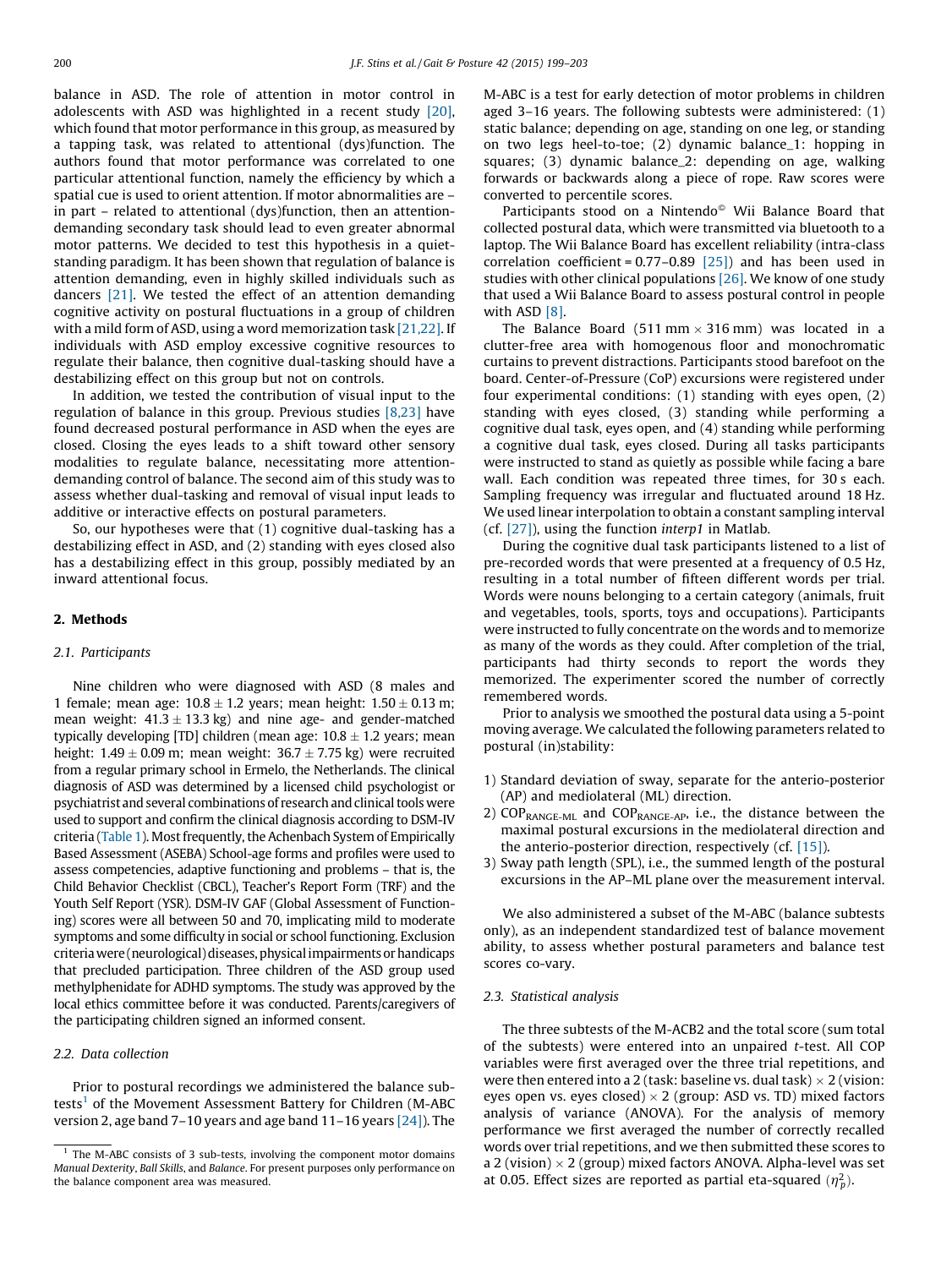#### <span id="page-2-0"></span>Table 1

Specification of diagnostic procedures and instruments, per participant with ASD.

| P            | DSM-IV axis 1 and 5                                  | CBCL           | TRF       | <b>CSBQ</b> | Tea-ch    | <b>SEV</b> | <b>HTP</b> | 15w       | <b>CFT</b> | <b>SPPC</b>    |
|--------------|------------------------------------------------------|----------------|-----------|-------------|-----------|------------|------------|-----------|------------|----------------|
| $\mathbf{1}$ | 1. PDD NOS (299.80)<br>5. GAF 60                     | Yes            | Yes       | Yes         | Yes       | Yes        | Yes        | Yes       | Yes        | N <sub>0</sub> |
| 2            | 1. PDD NOS (299.80)<br>5. GAF 55                     | Yes            | Yes       | Yes         | Yes       | Yes        | Yes        | Yes       | Yes        | Yes            |
| 3            | 1. PDD NOS (299.80); ADHD-C (314.01)<br>5. GAF 51-60 | <b>NA</b>      | <b>NA</b> | <b>NA</b>   | <b>NA</b> | <b>NA</b>  | <b>NA</b>  | <b>NA</b> | <b>NA</b>  | <b>NA</b>      |
| 4            | 1. PDD NOS (299.80); ADHD-C (314.01)<br>5. NA        | N <sub>o</sub> | No        | No          | Yes       | No         | No         | No        | No         | Yes            |
| 5            | 1. PDD NOS (299.80)<br>5. GAF 50-60                  | Yes            | Yes       | Yes         | No        | No         | No         | No        | No         | N <sub>0</sub> |
| 6            | 1. PDD-NOS (299.80); ADHD-C (314.01)<br>5. GAF 61-70 | Yes            | Yes       | Yes         | No        | Yes        | No         | No        | No         | No             |
| $7^{\circ}$  | 1. PDD-NOS (299.80)<br>5. GAF 55                     | <b>NA</b>      | <b>NA</b> | <b>NA</b>   | NA        | NA         | <b>NA</b>  | <b>NA</b> | <b>NA</b>  | <b>NA</b>      |
| 8            | 1. Asperger's disorder (299.80)<br>5. GAF 50         | <b>NA</b>      | <b>NA</b> | <b>NA</b>   | <b>NA</b> | <b>NA</b>  | <b>NA</b>  | <b>NA</b> | <b>NA</b>  | <b>NA</b>      |
| 9            | 1. PDD-NOS (299.80)<br>5. GAF 51-55                  | <b>NA</b>      | <b>NA</b> | <b>NA</b>   | <b>NA</b> | <b>NA</b>  | <b>NA</b>  | <b>NA</b> | <b>NA</b>  | <b>NA</b>      |

CBCL = Child Behavior Checklist; TRF = Teachers Report Form; CBSQ = Children's Social Behavior Questionnaire; Tea-Ch = Test of Everyday Attention for Children; SEV= Sociaal Emotionele Vragenlijst (Social Emotional Questionnaire; Dutch only); HTP = House Tree Person test; 15w = 15 word test; CFT = Complex Figure Test; SPPC = Self-Perception Profile for Children. Yes = this test was used, No = this test was not used, NA = no information available.

#### 3. Results

#### 3.1. Movement ABC

None of the M-ABC2 subtests, nor the total score, significantly differentiated the groups. For the ASD group and the TD group, respectively, scores were as follows; static: 3.4/3.4, dynamic\_1: 10.1/10.7, dynamic\_2: 19.1/21.0; total: 34.8/36.8.

#### 3.2. Memory performance

No main or interaction effects were significant. The average number of correctly recalled words was 6.5 (SD .75).

#### 3.3. Postural performance

Means and standard deviations of all postural measures are reported in Table 2.

#### 3.3.1. Standard deviation

There was only a main effect of vision, both for AP sway,  $F(1, 16) = 20.27$ ,  $p <$  .001,  $\eta^2_{\,p} =$  .56, and ML sway, F(1, 16) = 26.15,  $p <$  .001,  $\eta^2_{\,p} =$  .62, indicating that the standard deviation of postural fluctuations was larger with eyes closed than with eyes open (AP: 5.8 vs. 4.3 mm; ML: 6.0 vs. 4.8 mm, respectively).

## 3.3.2. COP<sub>RANGE-ML</sub>

There was a main effect of vision, F(1, 16) = 40.42,  $p$  < .001,  $\eta_p^2 =$  .72, indicating that the postural sway range was larger with eyes closed than with eyes open (3.1 vs. 2.3 cm, respectively). Also the interaction of vision and group was significant, F(1, 16) = 6.24,  $p < .05$ ,  $\eta_p^2 = .28$ . Means for eyes open vs. eyes closed were 2.4 cm and 3.4 cm for the ASD group, and 2.3 vs. 2.7 cm for the TD group. In order to explore the interaction we submitted the difference scores ( $COP_{RANGE-ML}$ closed minus  $COP_{RANGE-ML}$  open) to an unpaired t-test, which yielded significance,  $t(16)$  = 2.45,  $p < .05$ . In other words, postural instability in the ML-direction due to closing the eyes was larger with the ASD group than the TD group.

## 3.3.3. COP<sub>RANGE-AP</sub>

There was a main effect of vision, F(1, 16) = 33.35, p < .001,  $\eta_p^2 =$  .68, indicating that the postural sway range was larger with eyes closed than with eyes open (2.9 vs. 2.2 cm, respectively). Also, the three-way task  $\times$  vision  $\times$  group interaction was significant, F(1, 16) = 4.85, p  $<$  .05,  $\eta^2_{\,p}=$  .23. To further explore this interaction we performed separate ANOVAs for both groups. The ASD group showed a borderline significant effect of task,  $F(1, 8)$  = 5.35,  $p$  = .05,  $\eta_p^2 = .40$ , indicating higher values during dual-tasking than at baseline (3.1 vs. 2.4 cm, respectively). There was also an effect of vision, F( 1, 8) = 16.21,  $p < .01$ ,  $\eta_p^2 = .675$ demonstrating again the destabilizing effects of closing the eyes, regardless of task (3.3 vs. 2.3 cm). For the TD group the main effect of vision was also significant,  $F(1, 8) = 30.55$ ,  $p < .001$ ,  $\eta_p^2 = .79$ , but the effect was superseded by the vision  $\times$  task interaction,  $F(1, 8) = 6.74$ ,  $p < .05$ ,  $\eta_p^2 = .46$ . Pair wise *t*-tests revealed that for the TD group the contrast between eyes open and eyes closed was not significant during dual-tasking, but was significant during the baseline task,  $t(8) = 5.47$ ,  $p < .001$  (1.94 vs. 2.76 cm, respectively). Means for all conditions are shown in [Fig.](#page-3-0) 1.

#### 3.3.4. Sway path length

There was a main effect of vision,  $F(1, 16) = 90.45$ ,  $p < .001$ ,  $\eta_p^2 = .85$ indicating that there was more sway during eyes closed than with eyes open (35.6 vs. 24.6 cm, respectively). There was also a main effect of task, F(1, 16) = 6.26,  $p < .05$ ,  $\eta_p^2 = .28$ , indicating that there was more sway during cognitive dual-tasking than at baseline (34.0 vs. 26.2 cm, respectively). No other effects were significant.

#### 3.3.5. ADHD comorbidity check

In order to test whether the three children that used methylphenidate for ADHD symptoms displayed different postural performance from the other six children, we ran the same tests as above, but now only on the ASD group, with type (presence or absence of comorbid ADHD) as between subject factor. No main or interaction effects involving type were significant, so that comorbid ADHD did not differentially influence COP behavior.

#### Table 2

Mean values (+ standard deviations) for all posturographic parameters for all conditions, separately for the two groups.

|                                                                                                      | ASD group                                       |                                                 |                                                 |                                                  | TD group                                         |                                                |                                               |                                                 |  |
|------------------------------------------------------------------------------------------------------|-------------------------------------------------|-------------------------------------------------|-------------------------------------------------|--------------------------------------------------|--------------------------------------------------|------------------------------------------------|-----------------------------------------------|-------------------------------------------------|--|
|                                                                                                      | Baseline                                        |                                                 | Dual task                                       |                                                  | Baseline                                         |                                                | Dual task                                     |                                                 |  |
|                                                                                                      | (Eyes)<br>Open                                  | (Eyes)<br>Closed                                | (Eyes)<br>Open                                  | (Eyes)<br>Closed                                 | (Eyes)<br>Open                                   | (Eyes)<br>Closed                               | (Eyes)<br>Open                                | (Eyes)<br>Closed                                |  |
| Standard deviation AP (mm)<br>Standard deviation ML (mm)<br>COP range $AP$ (cm)<br>COP range ML (cm) | 4.4(1.2)<br>4.3(1.5)<br>2.04(.58)<br>2.02(0.71) | 6.1(2.6)<br>5.7(2.6)<br>2.85(.95)<br>2.82(1.17) | 4.8(1.8)<br>5.6(2.7)<br>2.49(.87)<br>2.81(1.19) | 6.9(3.3)<br>7.8(4.2)<br>3.66(1.79)<br>3.99(2.07) | 4.0(1.3)<br>4.6(1.5)<br>1.94(0.72)<br>2.27(0.73) | 5.5(1.4)<br>5.4(1.6)<br>2.76(.76)<br>2.60(.69) | 4.2(1.0)<br>4.5(1.0)<br>2.18(.42)<br>2.23(47) | 4.8(1.5)<br>5.2(1.0)<br>2.43(0.73)<br>2.76(.71) |  |
| Sway path length (cm)                                                                                | 19.01 (5.73)                                    | 29.52 (10.07)                                   | 29.20 (12.62)                                   | 45.36 (23.89)                                    | 22.49 (5.12)                                     | 31.37 (8.17)                                   | 25.34 (6.44)                                  | 33.54 (7.26)                                    |  |

ASD =Autism Spectrum Disorder; TD = Typically developing; AP = anterio-posterior; ML = mediolateral.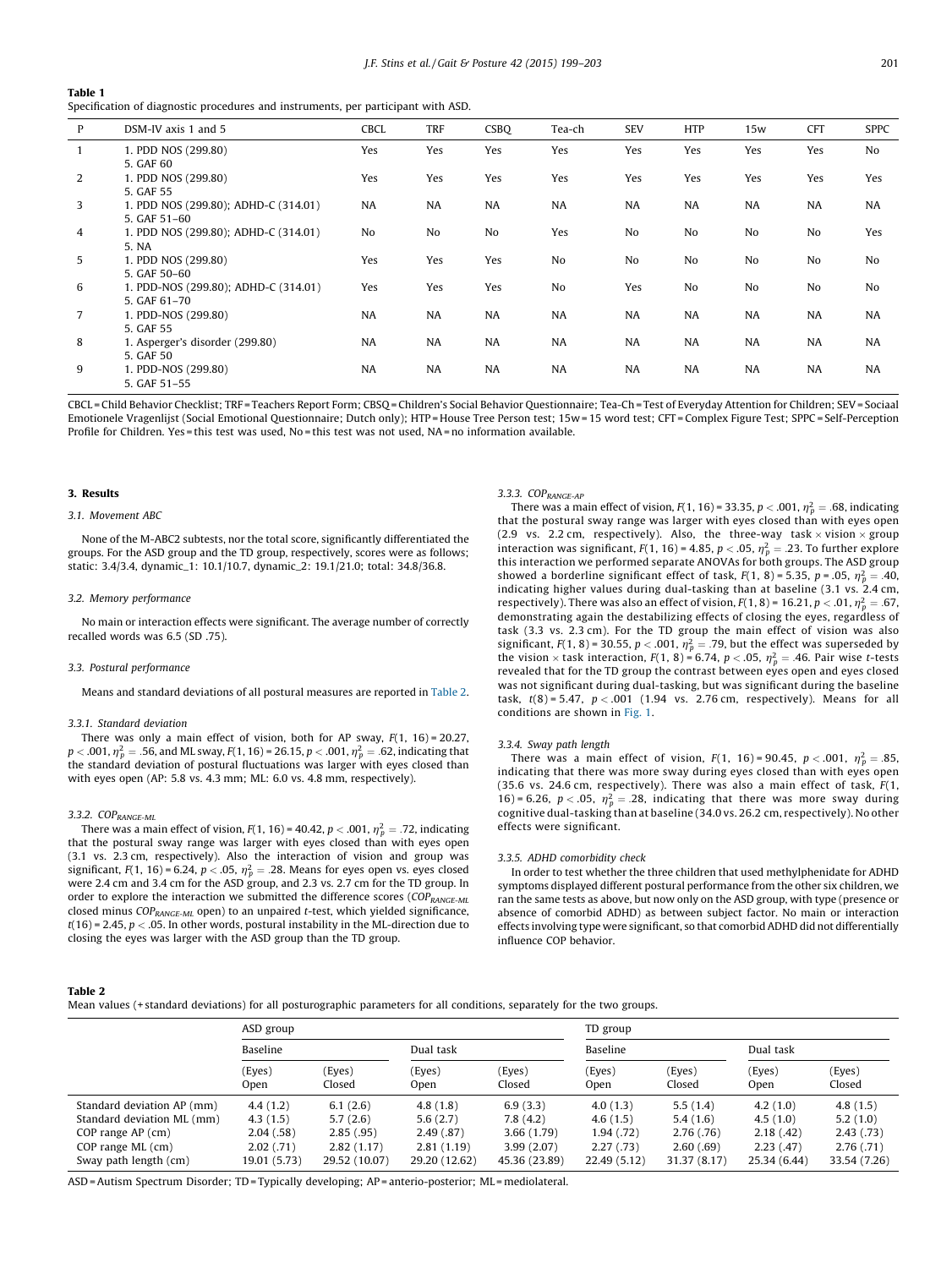<span id="page-3-0"></span>

Fig. 1. Mean values of the COP range in the AP direction, separate for task (Baseline [BL] and dual task [DT]), vision (eyes open vs. eyes closed) and group (autism group [ASD] and typically developing children [TD] as controls). Asterisks denote a significant difference between conditions.

## 4. Discussion

We examined the effect of a cognitive disturbance (word memorization) and a sensory disturbance (standing with eyes closed) on balance and postural control in a group of children with mild autism. We hypothesized that individuals with ASD might employ excessive cognitive resources to regulate their balance. As a result, (1) cognitive dual-tasking and (2) closing the eyes should have a destabilizing effect on individuals with ASD but to a lesser extent on controls.

First, we found no main effects of group on any of our postural parameters, indicating that – averaged over conditions – postural (in)stability was comparable in both groups. Also, both groups displayed equal recall of the verbal material, suggesting comparable levels of cognitive abilities. Second, we found the expected effects of vision: closing the eyes led to an increase in postural sway. Third, we found modest effects of cognitive task performance: dual tasking induced an increase in postural sway, suggesting that the memorization task led to a decrease in postural stability. It is unclear whether the effect is due to the attentional demands of the task, or due to unintentional motoric activities during listening, such as silent vocalizations.

Fourth, we found a number of interactions between group, task and/or vision. The groups reacted differently to the removal of vision: for the range of the COP in the ML direction, the destabilizing effect of closing the eyes was larger for the ASD group than for controls. This finding is consistent with earlier studies [\[8,23\]](#page-4-0), and suggests that individuals with ASD have greater reliance on visual input for the regulation of balance, making it more difficult to maintain balance with the eyes closed. A recent study [\[28\]](#page-4-0) revealed unexpected and substantial superiority in visual motion perception in children with ASD, compared to controls. Relatedly, a review [\[29\]](#page-4-0) found that individuals with ASD consistently outperform controls on visual search tasks; possibly mediated by 'over-focused attention'. We speculate that this superiority is reflected in a tighter coupling between visual channels that register changes in optic flow (as a result of postural sway) and the motor system responsible for maintaining balance [\[23\]](#page-4-0). This tighter coupling, in turn, becomes manifest as faster postural adjustments. This notion is consistent with recent suggestions [\[12,30\]](#page-4-0) that children with ASD have deficits in anticipatory control involving tasks where perception needs to be coupled to action, which, we argue, could entail a more reactive (vision-based) postural control strategy. Standing with eyes closed might necessitate a shift from a reactive (predominantly vision

based) control strategy to a feedforward strategy, based on anticipation of postural consequences of motor adjustments. If it is true that this latter type of control is poorly developed in ASD [\[12,30\],](#page-4-0) this would explain the destabilizing effects of standing with eyes closed.

For the range of the COP in the AP direction, the groups reacted differently to the manipulations. In the ASD group the destabilizing effects of closing the eyes and of cognitive dual-tasking were additive. So, in accordance with our hypothesis we found that dual tasking negatively affected postural performance. In the control group, however, we found an interaction, in that the destabilizing effects of closing the eyes was only evident at baseline, and not during dual tasking. This could reflect some sort of trade-off between postural performance and cognitive performance, but this is very speculative.

Finally, scores obtained with the M-ABC2 revealed no significant differences between the groups. Our participants were mildly autistic, so motor problems were probably in the sub-clinical domain, making it harder to detect these with a coarse-grained measure such as the M-ABC. Interestingly, a study by [\[12\]](#page-4-0) involved an in-depth analysis of M-ABC2 scores, and it was found that children with autism scored significantly worse than matched controls on only 2 of the 8 subtests of the M-ABC2, namely static balance, and ball catching (not tested by us). The authors suggested that movement abnormalities in ASD reside predominantly in static balance performance, as this involves rapid online adjustments to subtle changes in posture. Hence, the authors argued that analysis of COP parameters might yield more insight into the fine online regulation of balance, which indeed is what we did.

We would like to stress a major limitation of this study; not only did we have a modest sample size; our clinical sample was also heterogeneous, especially regarding comorbid symptoms of ADHD, and in addition the diagnosis was established using different procedures and instruments.

In conclusion, we found evidence of abnormal postural control in children with mild ASD. Even though there were clear main effects of cognitive dual tasking on COP parameters, the effects hardly differentiated between the groups, suggesting that the attentional regulation of balance was mildly affected in our ASD sample. We found clear effects of vision on balance, suggesting a greater reliance on vision in ASD than controls, which could be due to superiority in visual information processing and deficits in perception–action coupling [\[12\]](#page-4-0).

#### Acknowledgments

We would like to thank the children and parents who participated in the study, the staff of the primary school in Ermelo and Research Institute TNO Soesterberg assistance with the Wii Balance Board<sup>®</sup>. Special thanks to Wilma de Vries, remedial teacher at the primary school, who assisted in recruiting the participants.

Conflict of interest: None of the authors have financial or other conflicts of interest in regards to this research.

## References

- [1] American Psychiatric [Association.](http://refhub.elsevier.com/S0966-6362(15)00470-1/sbref0155) Diagnostic and statistical manual of mental disorders. 4th ed. [Washington:](http://refhub.elsevier.com/S0966-6362(15)00470-1/sbref0155) APA; 1994.
- [2] American Psychiatric [Association.](http://refhub.elsevier.com/S0966-6362(15)00470-1/sbref0160) Diagnostic and statistical manual of mental disorders. 5th ed. Arlington, VA: American Psychiatric [Publishing;](http://refhub.elsevier.com/S0966-6362(15)00470-1/sbref0160) 2013.
- [3] Emck C, Bosscher R, Beek P, Doreleijers T. Gross motor [performance](http://refhub.elsevier.com/S0966-6362(15)00470-1/sbref0165) and selfperceived motor competence in children with emotional, [behavioural,](http://refhub.elsevier.com/S0966-6362(15)00470-1/sbref0165) and pervasive [developmental](http://refhub.elsevier.com/S0966-6362(15)00470-1/sbref0165) disorders: a review. Dev Med Child Neurol [2009;51\(7\):501–17.](http://refhub.elsevier.com/S0966-6362(15)00470-1/sbref0165)
- [4] Matson ML, Matson JL, Beighley JS. [Comorbidity](http://refhub.elsevier.com/S0966-6362(15)00470-1/sbref0170) of physical and motor problems in children with autism. Res Dev Disabil [2011;32:2304–8](http://refhub.elsevier.com/S0966-6362(15)00470-1/sbref0170).